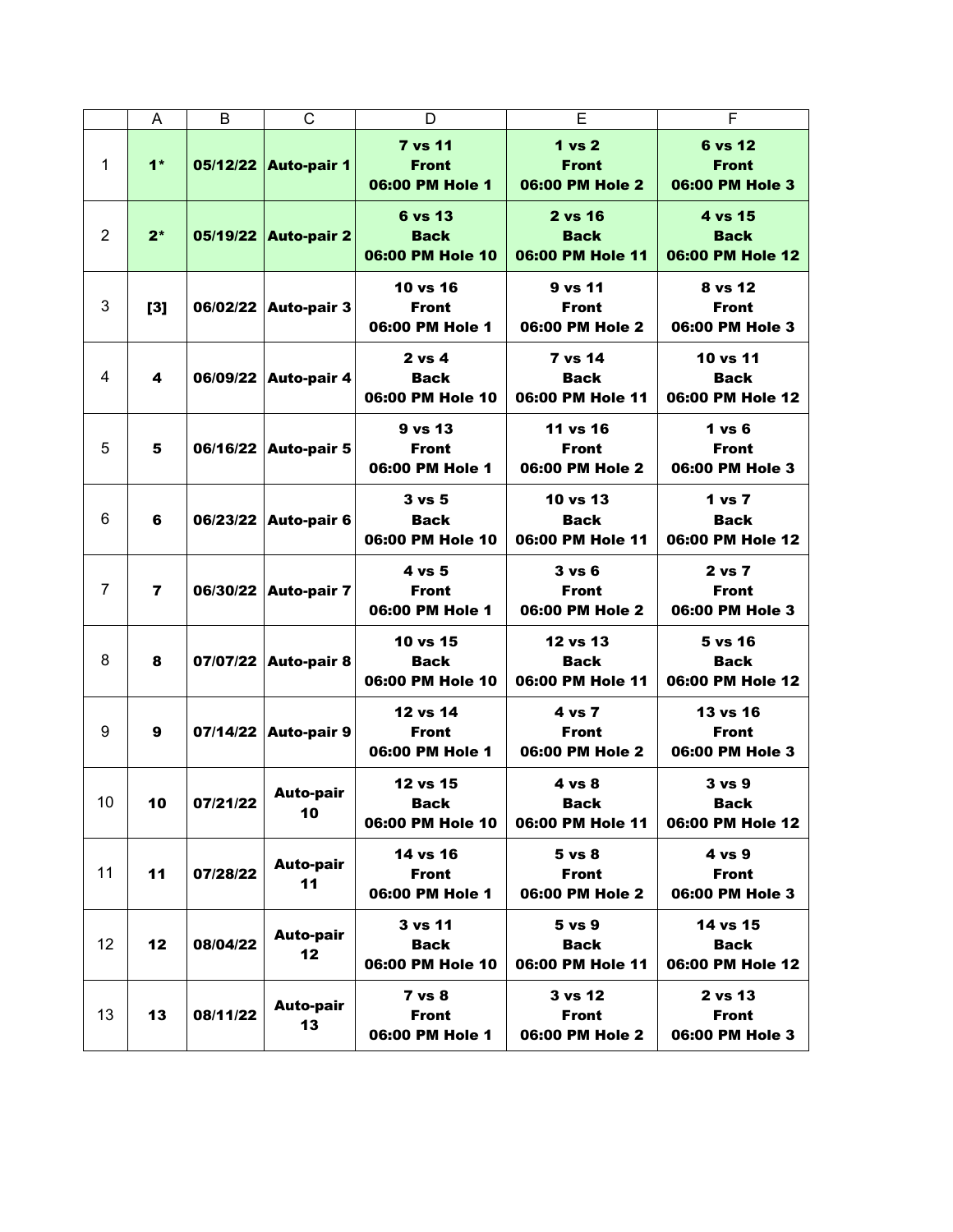|    | A  | B        | С                      | D                                                    | E                                                     | F                                          |
|----|----|----------|------------------------|------------------------------------------------------|-------------------------------------------------------|--------------------------------------------|
| 14 | 14 | 08/18/22 | <b>Auto-pair</b><br>14 | 1 vs 15<br><b>Back</b><br>06:00 PM Hole 10           | 6 vs 10<br><b>Back</b><br>06:00 PM Hole 11            | 5 vs 11<br><b>Back</b><br>06:00 PM Hole 12 |
| 15 | 15 | 08/25/22 | Auto-pair<br>15        | 8 vs 9<br><b>Front</b><br>06:00 PM Hole 1            | 1 vs 16<br><b>Front</b><br>06:00 PM Hole 2            | 3 vs 14<br><b>Front</b><br>06:00 PM Hole 3 |
| 16 | 16 | 09/01/22 | Auto-pair<br>16        | 1 <sub>vs</sub> 2<br><b>Back</b><br>06:00 PM Hole 10 | $3 \text{ vs } 15$<br><b>Back</b><br>06:00 PM Hole 11 | 8 vs 10<br><b>Back</b><br>06:00 PM Hole 12 |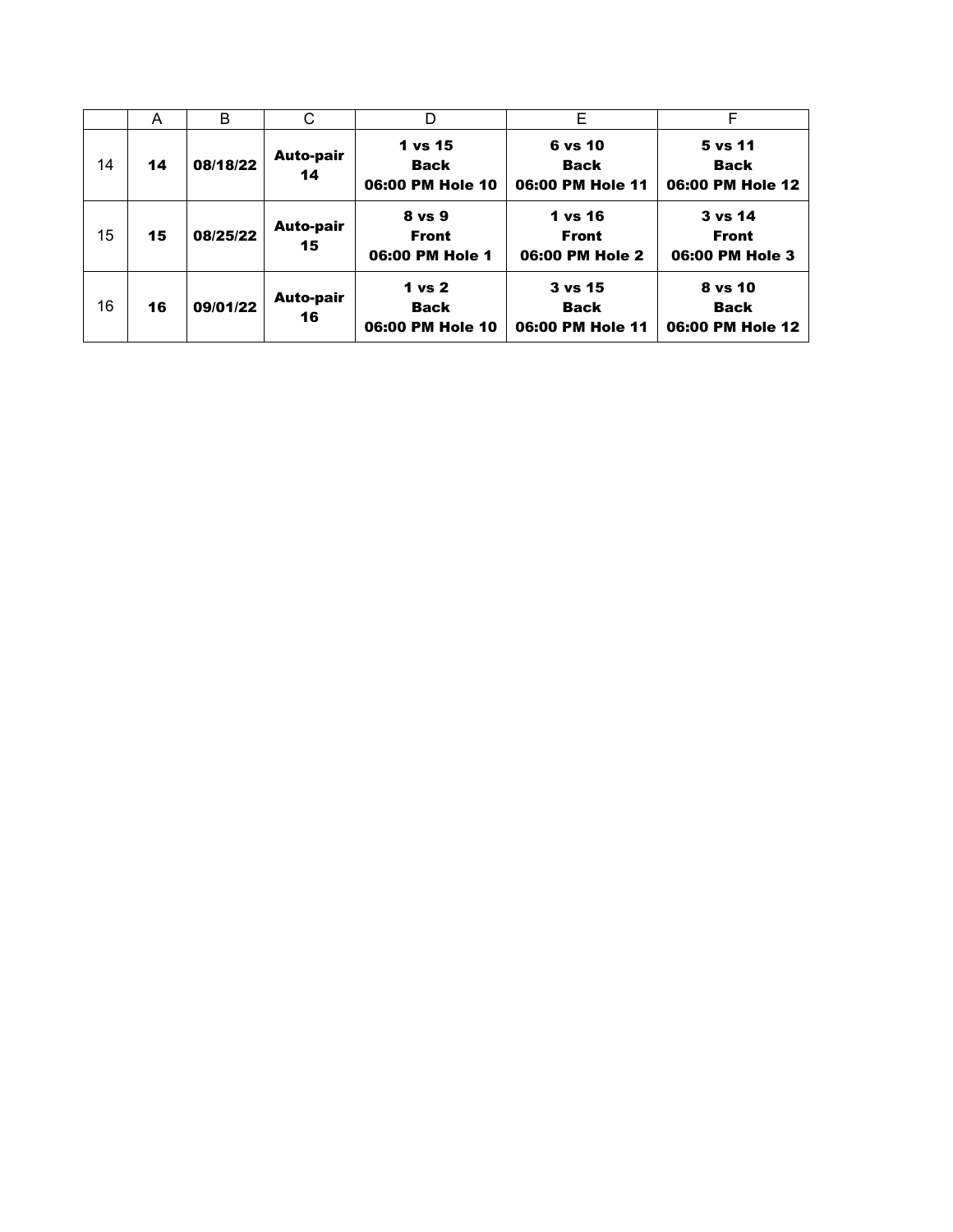|                | G                 | H                 |                   | J                 |
|----------------|-------------------|-------------------|-------------------|-------------------|
| $\mathbf{1}$   | 8 vs 10           | 4 vs 14           | 5 vs 13           | 9 vs 16           |
|                | <b>Front</b>      | <b>Front</b>      | <b>Front</b>      | <b>Front</b>      |
|                | 06:00 PM Hole 4   | 06:00 PM Hole 5   | 06:00 PM Hole 6   | 06:00 PM Hole 7   |
| 2              | 5 vs 14           | $9$ vs $10$       | <b>7 vs 12</b>    | $1 \text{ vs } 3$ |
|                | <b>Back</b>       | <b>Back</b>       | <b>Back</b>       | <b>Back</b>       |
|                | 06:00 PM Hole 13  | 06:00 PM Hole 14  | 06:00 PM Hole 15  | 06:00 PM Hole 16  |
| 3              | 6 vs 14           | 5 vs 15           | 1 vs $4$          | $2$ vs $3$        |
|                | Front             | <b>Front</b>      | Front             | <b>Front</b>      |
|                | 06:00 PM Hole 4   | 06:00 PM Hole 5   | 06:00 PM Hole 6   | 06:00 PM Hole 7   |
| 4              | <b>3 vs 16</b>    | 8 vs 13           | 1 vs 5            | 6 vs 15           |
|                | Back              | <b>Back</b>       | <b>Back</b>       | <b>Back</b>       |
|                | 06:00 PM Hole 13  | 06:00 PM Hole 14  | 06:00 PM Hole 15  | 06:00 PM Hole 16  |
| 5              | 7 vs 15           | $3 \text{ vs } 4$ | 8 vs 14           | 10 vs 12          |
|                | Front             | <b>Front</b>      | <b>Front</b>      | <b>Front</b>      |
|                | 06:00 PM Hole 4   | 06:00 PM Hole 5   | 06:00 PM Hole 6   | 06:00 PM Hole 7   |
| 6              | 11 vs 12          | $9$ vs $14$       | $2 \text{ vs } 6$ | 8 vs 15           |
|                | <b>Back</b>       | <b>Back</b>       | Back              | Back              |
|                | 06:00 PM Hole 13  | 06:00 PM Hole 14  | 06:00 PM Hole 15  | 06:00 PM Hole 16  |
| $\overline{7}$ | 1 vs 8            | 11 vs 13          | 9 vs 15           | 10 vs 14          |
|                | Front             | Front             | Front             | <b>Front</b>      |
|                | 06:00 PM Hole 4   | 06:00 PM Hole 5   | 06:00 PM Hole 6   | 06:00 PM Hole 7   |
| 8              | 1 vs 9            | $3 \text{ vs } 7$ | $2 \text{ vs } 8$ | 4 vs 6            |
|                | Back              | Back              | Back              | Back              |
|                | 06:00 PM Hole 13  | 06:00 PM Hole 14  | 06:00 PM Hole 15  | 06:00 PM Hole 16  |
| 9              | $2 \text{ vs } 9$ | 1 vs 10           | 11 vs 15          | $5 \text{ vs } 6$ |
|                | Front             | <b>Front</b>      | <b>Front</b>      | <b>Front</b>      |
|                | 06:00 PM Hole 4   | 06:00 PM Hole 5   | 06:00 PM Hole 6   | 06:00 PM Hole 7   |
| 10             | 13 vs 14          | 1 vs 11           | 6 vs 16           | 5 vs 7            |
|                | Back              | <b>Back</b>       | Back              | <b>Rack</b>       |
|                | 06:00 PM Hole 13  | 06:00 PM Hole 14  | 06:00 PM Hole 15  | 06:00 PM Hole 16  |
| 11             | 3 v s 10          | 2 vs 11           | 1 vs 12           | 13 vs 15          |
|                | <b>Front</b>      | <b>Front</b>      | <b>Front</b>      | <b>Front</b>      |
|                | 06:00 PM Hole 4   | 06:00 PM Hole 5   | 06:00 PM Hole 6   | 06:00 PM Hole 7   |
| 12             | <b>7 vs 16</b>    | 6 vs 8            | 4 vs 10           | 2 vs 12           |
|                | <b>Back</b>       | <b>Back</b>       | <b>Back</b>       | <b>Back</b>       |
|                | 06:00 PM Hole 13  | 06:00 PM Hole 14  | 06:00 PM Hole 15  | 06:00 PM Hole 16  |
| 13             | 4 vs 11           | 15 vs 16          | $6 \text{ vs } 9$ | 1 vs 14           |
|                | <b>Front</b>      | <b>Front</b>      | <b>Front</b>      | <b>Front</b>      |
|                | 06:00 PM Hole 4   | 06:00 PM Hole 5   | 06:00 PM Hole 6   | 06:00 PM Hole 7   |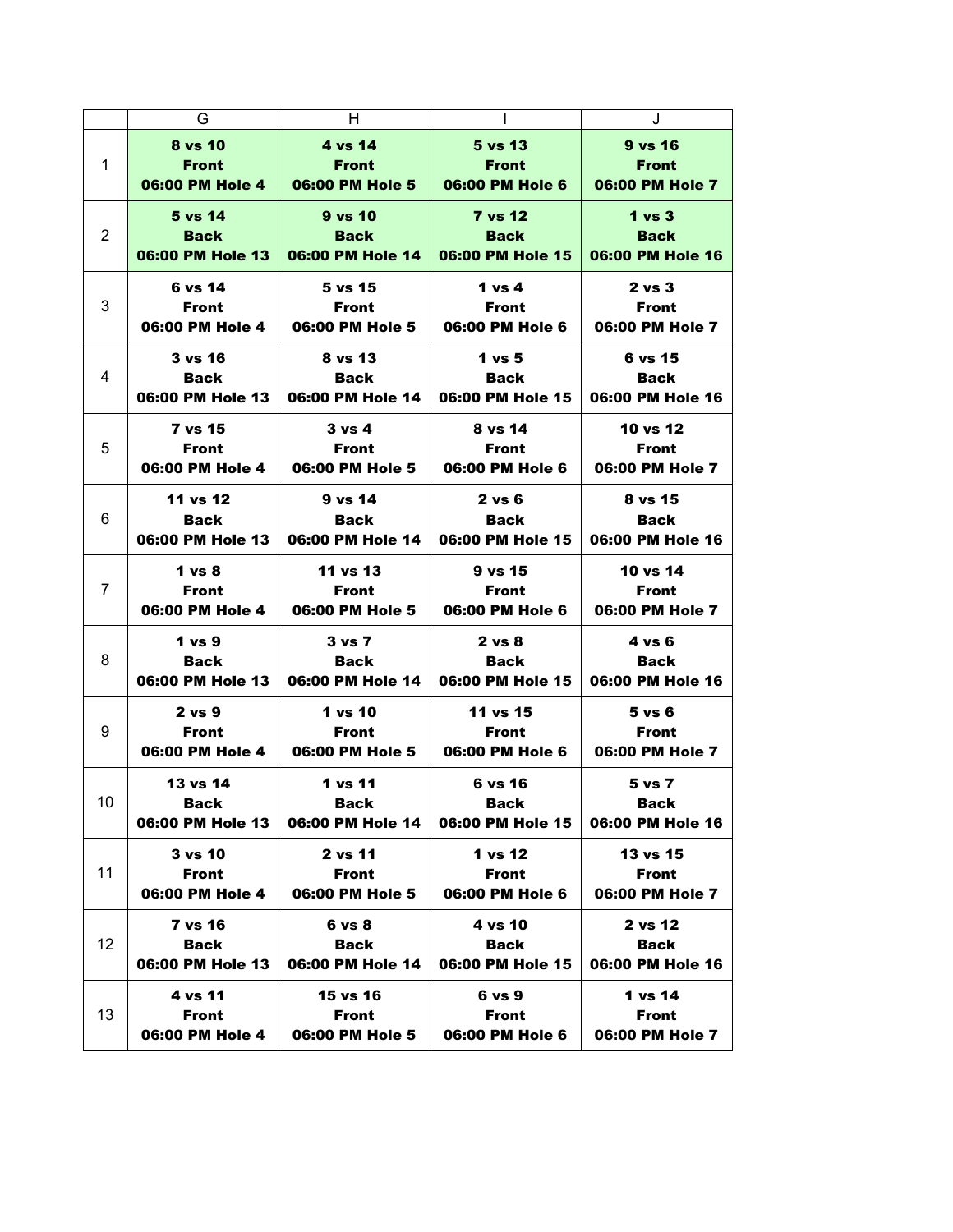|    | G                | н                |                  |                  |
|----|------------------|------------------|------------------|------------------|
| 14 | 4 vs 12          | 2 vs 14          | 3 vs 13          | 8 vs 16          |
|    | <b>Back</b>      | <b>Back</b>      | <b>Back</b>      | <b>Back</b>      |
|    | 06:00 PM Hole 13 | 06:00 PM Hole 14 | 06:00 PM Hole 15 | 06:00 PM Hole 16 |
| 15 | 2 vs 15          | 5 vs 12          | <b>7 vs 10</b>   | 4 vs 13          |
|    | <b>Front</b>     | <b>Front</b>     | <b>Front</b>     | <b>Front</b>     |
|    | 06:00 PM Hole 4  | 06:00 PM Hole 5  | 06:00 PM Hole 6  | 06:00 PM Hole 7  |
| 16 | $5$ vs $13$      | 6 vs 12          | 9 vs 16          | <b>7 vs 11</b>   |
|    | <b>Back</b>      | <b>Back</b>      | <b>Back</b>      | <b>Back</b>      |
|    | 06:00 PM Hole 13 | 06:00 PM Hole 14 | 06:00 PM Hole 15 | 06:00 PM Hole 16 |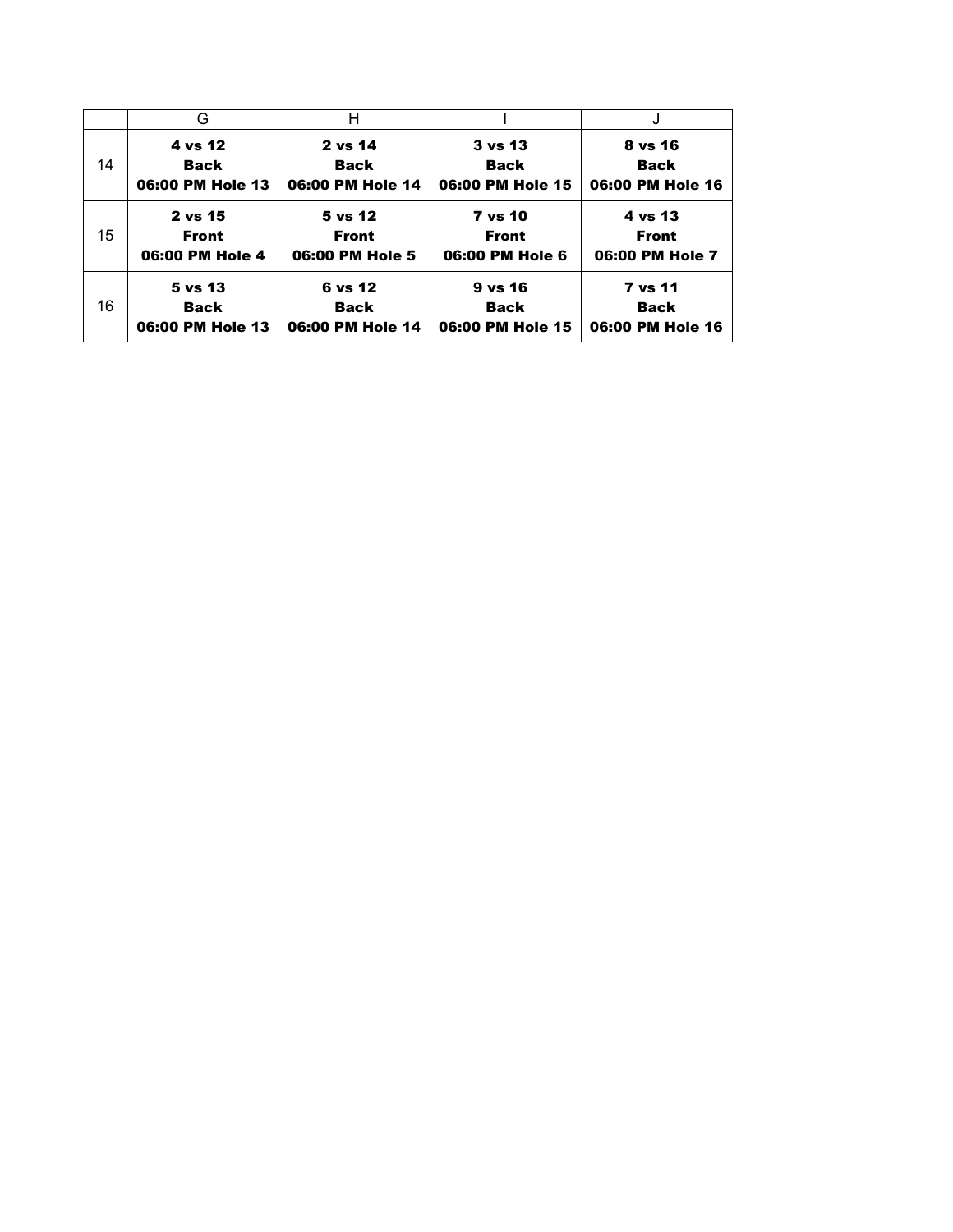|                | κ                                           |
|----------------|---------------------------------------------|
| 1              | <b>3 vs 15</b><br>Front<br>06:00 PM Hole 8  |
| $\overline{c}$ | 8 vs 11<br><b>Back</b><br>06:00 PM Hole 17  |
| 3              | <b>7 vs 13</b><br>Front<br>06:00 PM Hole 8  |
| 4              | 9 vs 12<br><b>Back</b><br>06:00 PM Hole 17  |
| 5              | 2 vs 5<br>Front<br>06:00 PM Hole 8          |
| 6              | 4 vs 16<br>Back<br>06:00 PM Hole 17         |
| 7              | 12 vs 16<br><b>Front</b><br>06:00 PM Hole 8 |
| 8              | 11 vs 14<br>Back<br>06:00 PM Hole 17        |
| 9              | 3 vs 8<br><b>Front</b><br>06:00 PM Hole 8   |
| 10             | 2 vs 10<br>Back<br>06:00 PM Hole 17         |
| 11             | 6 vs 7<br>Front<br>06:00 PM Hole 8          |
| 12             | 1 vs 13<br>Back<br>06:00 PM Hole 17         |
| 13             | 5 vs 10<br>Front<br>06:00 PM Hole 8         |